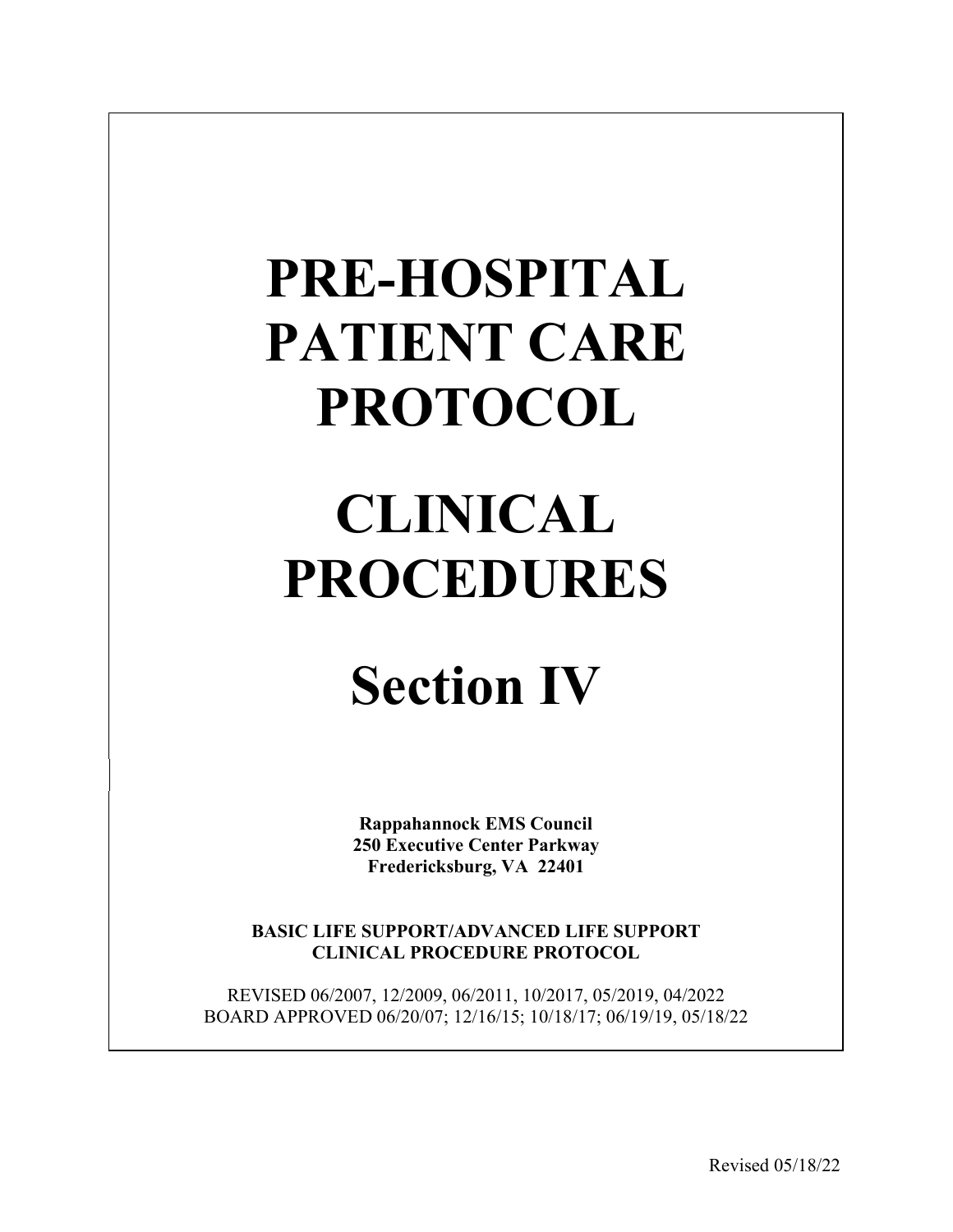## **TABLE OF CONTENTS**

**Scope of Practice Table**

**Authorized Medication Table**

**Clinical Procedures**

**12-lead EKG**

**Airway Management**

**Intravenous and Intraosseous Access**

**Mark I Kit**

**Needle Chest Decompression/Pericardiocentesis**

**Ventilators & Continuous Positive Airway Pressure**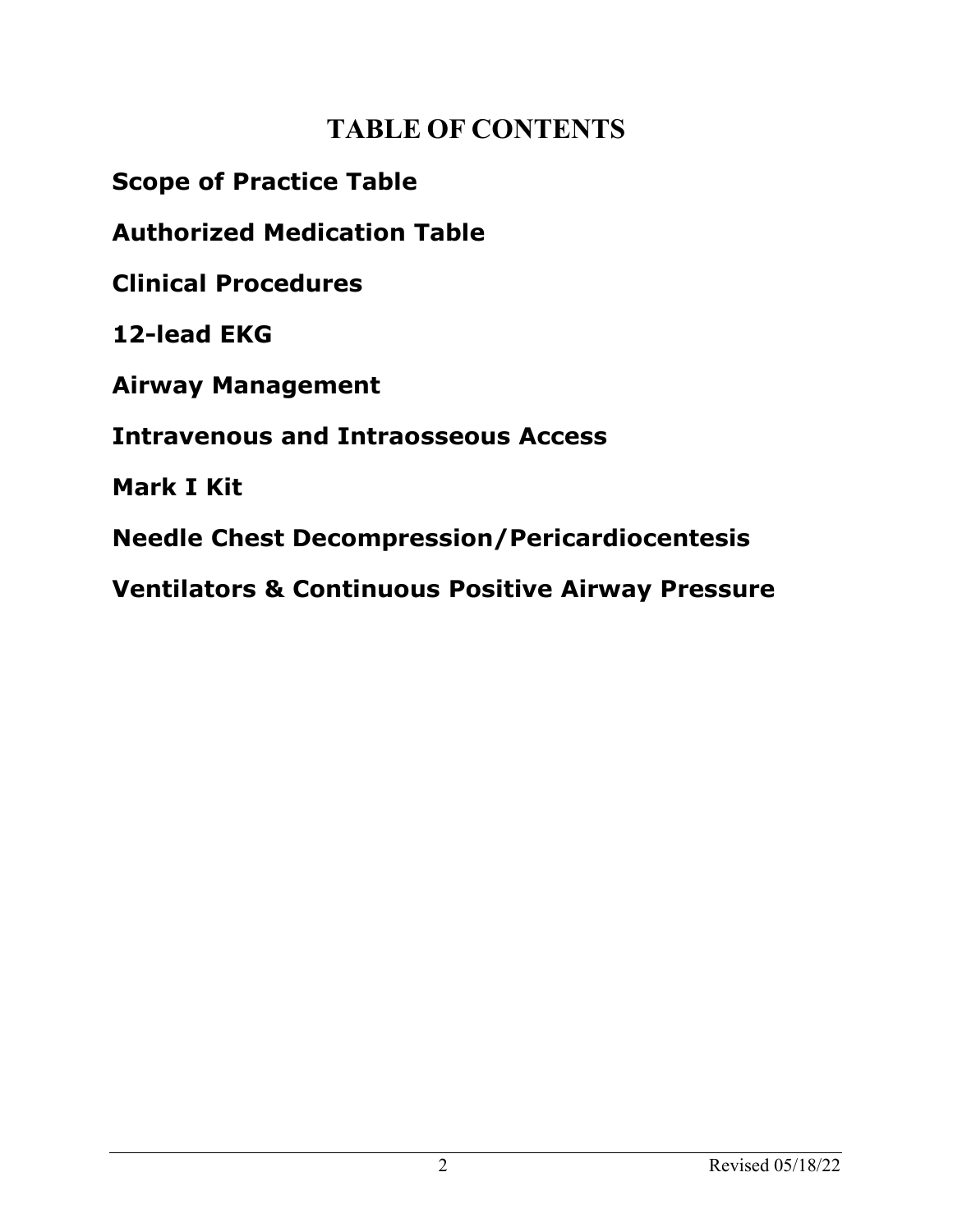## **Scope of Practice Table**

| <b>Skill or Procedure</b>                                                    | <b>EMR</b>              | <b>EMT</b>  | <b>AEMT</b>  | EMT-1       | <b>EMT-P</b> | <b>CCP</b>                                                                                                                                                                                                                                                                                                                                                                                                                                               |
|------------------------------------------------------------------------------|-------------------------|-------------|--------------|-------------|--------------|----------------------------------------------------------------------------------------------------------------------------------------------------------------------------------------------------------------------------------------------------------------------------------------------------------------------------------------------------------------------------------------------------------------------------------------------------------|
| Airway - Blind Insertion Airway Device (BIAD)                                | X                       | AP          | S            | S           | S            | S                                                                                                                                                                                                                                                                                                                                                                                                                                                        |
| Airway - BVM, Adult & Pediatric                                              | $\mathbf S$             | S           | $\mathbf S$  | S           | S            | $\mathbf S$                                                                                                                                                                                                                                                                                                                                                                                                                                              |
| Airway - CPAP/BiPAP - Adult                                                  | X                       | <b>AP</b>   | <b>AP</b>    | <b>AP</b>   | <b>AP</b>    | $\mathsf{S}$                                                                                                                                                                                                                                                                                                                                                                                                                                             |
| Airway - High Flow Nasal Cannula                                             | X                       | X           | <b>AP</b>    | <b>AP</b>   | <b>AP</b>    | ${\mathsf S}$                                                                                                                                                                                                                                                                                                                                                                                                                                            |
| Airway - ET, Nasal - Adult                                                   | X                       | X           | X            | X           | S            | $\mathbf S$                                                                                                                                                                                                                                                                                                                                                                                                                                              |
| Airway - ET, Oral - Adult                                                    | X                       | X           | X            | S           | S            | S                                                                                                                                                                                                                                                                                                                                                                                                                                                        |
| Airway - ET, Oral - Pediatric (< 12 years)                                   | X                       | X           | X            | X           | <b>AP</b>    | $\mathbf S$                                                                                                                                                                                                                                                                                                                                                                                                                                              |
| Airway - ETCO2                                                               | $\overline{\mathsf{X}}$ | <b>AP</b>   | S            | S           | S            | $\overline{s}$                                                                                                                                                                                                                                                                                                                                                                                                                                           |
| Airway - Mechanical Ventilator - Monitor existing<br>home/chronic ventilator | X                       | R-OMD       | R-OMD        | S           | S            | $\mathsf S$                                                                                                                                                                                                                                                                                                                                                                                                                                              |
| Airway - Mechanical Ventilator - Initiate/manage                             | X                       | X           | X            | <b>AP</b>   | AP           | S                                                                                                                                                                                                                                                                                                                                                                                                                                                        |
| Airway - Oropharyngeal or Nasopharyngeal                                     | S                       | S           | S            | S           | S            | $\mathsf{S}$                                                                                                                                                                                                                                                                                                                                                                                                                                             |
| Airway - Position (Chin-Lift; Jaw Thrust)                                    | S                       | S           | $\mathsf{S}$ | S           | S            | $\mathsf{S}$                                                                                                                                                                                                                                                                                                                                                                                                                                             |
| Airway - Rapid Sequence Intubation (RSI)                                     | X                       | X           | X            | X           | AP           | S                                                                                                                                                                                                                                                                                                                                                                                                                                                        |
| Airway - Needle Cricothyroidotomy                                            | X                       | X           | X            | X           | R-OMD        | $\mathsf{S}$                                                                                                                                                                                                                                                                                                                                                                                                                                             |
| Airway - Surgical Cricothyroidotomy                                          | X                       | X           | X            | X           | R-OMD        | $\mathsf{S}$                                                                                                                                                                                                                                                                                                                                                                                                                                             |
| <b>Child Birth</b>                                                           | $\mathbf S$             | $\mathbf S$ | $\mathsf S$  | S           | S            | $\mathbf S$                                                                                                                                                                                                                                                                                                                                                                                                                                              |
| EKG - Interpret a 12 Lead EKG                                                | X                       | $\mathsf X$ | X            | $\mathbf S$ | S            | $\mathsf{S}$                                                                                                                                                                                                                                                                                                                                                                                                                                             |
| EKG - Obtain a 12 Lead EKG                                                   | X                       | S           | S            | S           | S            | S                                                                                                                                                                                                                                                                                                                                                                                                                                                        |
| <b>EKG</b> - Single Lead Interpretation                                      | X                       | X           | X            | S           | S            | $\mathsf{S}$                                                                                                                                                                                                                                                                                                                                                                                                                                             |
| Electrical Therapy - Manual Defibrillation                                   | X                       | X           | X            | S           | S            | $\mathsf{S}% _{T}=\mathsf{S}_{T}\!\left( a,b\right) ,\ \mathsf{S}_{T}=\mathsf{S}_{T}\!\left( a,b\right) ,\ \mathsf{S}_{T}=\mathsf{S}_{T}\!\left( a,b\right) ,\ \mathsf{S}_{T}=\mathsf{S}_{T}\!\left( a,b\right) ,\ \mathsf{S}_{T}=\mathsf{S}_{T}\!\left( a,b\right) ,\ \mathsf{S}_{T}=\mathsf{S}_{T}\!\left( a,b\right) ,\ \mathsf{S}_{T}=\mathsf{S}_{T}\!\left( a,b\right) ,\ \mathsf{S}_{T}=\mathsf{S}_{T}\!\left( a,b\right) ,\ \mathsf{S}_{T}=\math$ |
| Electrical Therapy - Cardioversion                                           | X                       | X           | Χ            | S           | S            | $\mathbf S$                                                                                                                                                                                                                                                                                                                                                                                                                                              |
| Electrical Therapy - Transcutaneous Pacing                                   | X                       | X           | Χ            | $\mathbf S$ | $\mathbf S$  | $\mathsf{S}$                                                                                                                                                                                                                                                                                                                                                                                                                                             |
| Extracorporeal Membrane Oxygenation (ECMO)                                   | X                       | X           | Χ            | X           | X            | X                                                                                                                                                                                                                                                                                                                                                                                                                                                        |
| Foreign Body removal - extremities ONLY                                      | X                       | X           | X            | X           | X            | $\mathsf{S}$                                                                                                                                                                                                                                                                                                                                                                                                                                             |
| <b>Gastric Decompression</b>                                                 | X                       | X           | $\mathbf S$  | S           | S            | $\mathsf S$                                                                                                                                                                                                                                                                                                                                                                                                                                              |
| <b>Bleeding Control</b>                                                      | S                       | S           | $\mathsf{S}$ | S           | S            | $\mathsf{S}$                                                                                                                                                                                                                                                                                                                                                                                                                                             |
| Intra-aortic Balloon Pump (IABP) transport                                   | X                       | X           | X            | X           | X            | X                                                                                                                                                                                                                                                                                                                                                                                                                                                        |
| IO - Initiate                                                                | X                       | X           | $\mathbf S$  | S           | S            | $\mathbf S$                                                                                                                                                                                                                                                                                                                                                                                                                                              |
| IV - Access Indwelling Port (Mediport)                                       | X                       | X           | Χ            | <b>AP</b>   | <b>AP</b>    | $\mathsf{S}$                                                                                                                                                                                                                                                                                                                                                                                                                                             |
| IV - Access PICC                                                             | X                       | X           | X            | R-OMD       | S            | $\mathbf S$                                                                                                                                                                                                                                                                                                                                                                                                                                              |
| IV - Monitor IV rate and patency                                             | X                       | $\mathbf S$ | $\mathbf S$  | $\mathbf S$ | $\mathbf S$  | $\mathbf S$                                                                                                                                                                                                                                                                                                                                                                                                                                              |
| IV - Peripheral, Initiate                                                    | X                       | X           | S            | S           | S            | $\mathsf S$                                                                                                                                                                                                                                                                                                                                                                                                                                              |
| IV - Set Up IV Fluid and Drip Set                                            | X                       | $\mathsf S$ | $\mathbf S$  | $\mathbf S$ | S            | $\mathsf S$                                                                                                                                                                                                                                                                                                                                                                                                                                              |
| Mechanical CPR Device (apply & use)                                          | S                       | S           | S            | S           | S            | S                                                                                                                                                                                                                                                                                                                                                                                                                                                        |
| Medication Administration - IH (ET)                                          | X                       | X           | X            | S           | S            | S                                                                                                                                                                                                                                                                                                                                                                                                                                                        |
| Medication Administration - IH (MDI)                                         | X                       | $\mathsf S$ | S            | S           | S            | S                                                                                                                                                                                                                                                                                                                                                                                                                                                        |
| Medication Administration - IH (Nebulizer)                                   | X                       | R-OMD       | $\mathbf S$  | S           | S            | S                                                                                                                                                                                                                                                                                                                                                                                                                                                        |
| Medication Administration - IM                                               | X                       | R-OMD       | $\mathbf S$  | S           | S            | S                                                                                                                                                                                                                                                                                                                                                                                                                                                        |
| Medication Administration - IN* Fixed Dose<br><b>Medication</b>              | S                       | S           | S            | S           | S            | S                                                                                                                                                                                                                                                                                                                                                                                                                                                        |
| Medication Administration - IN* Dose<br><b>Calculation/Measurement</b>       | X                       | X.          | S            | S           | S            | S                                                                                                                                                                                                                                                                                                                                                                                                                                                        |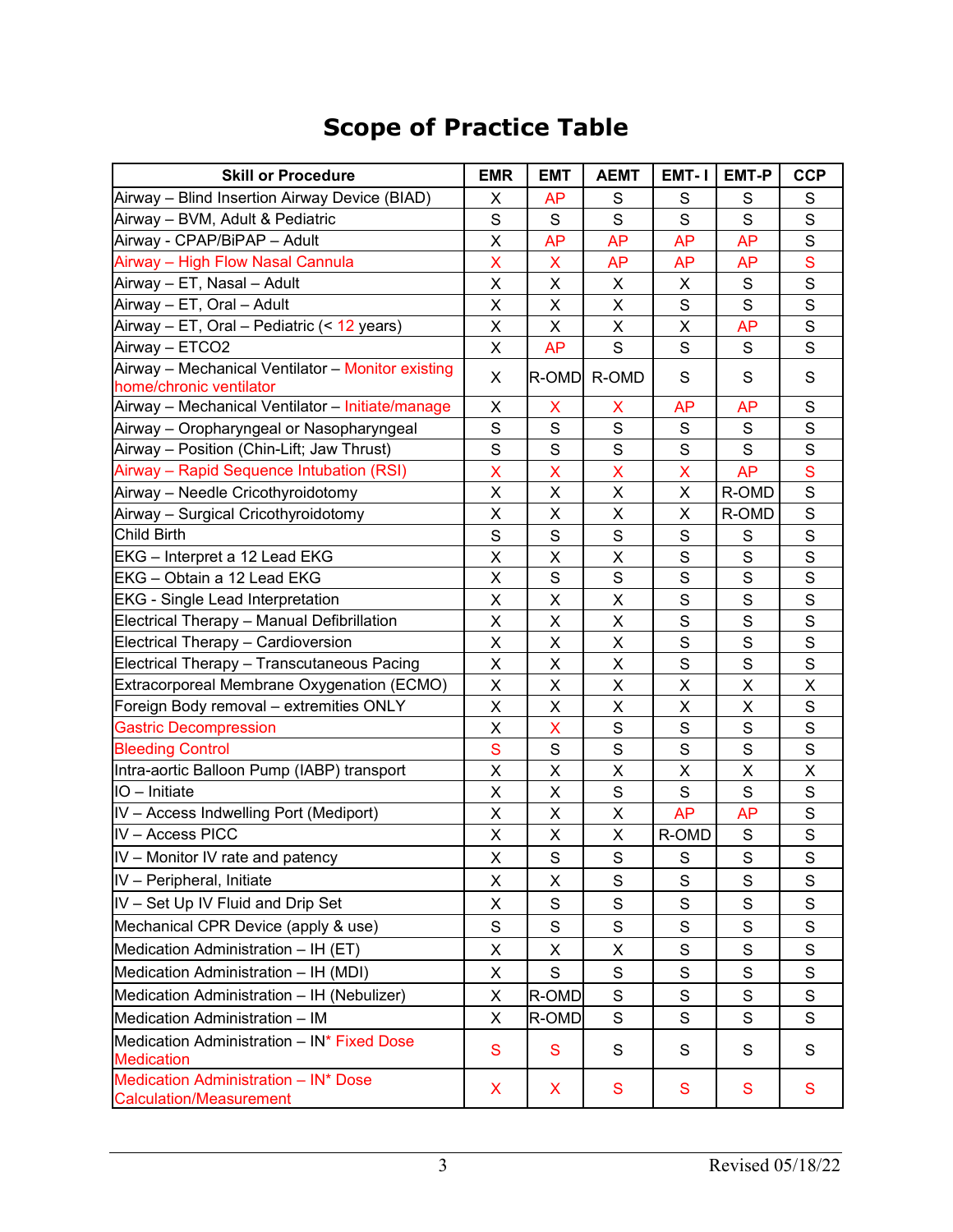| <b>Skill or Procedure</b>                                               | <b>EMR</b> | <b>EMT</b> | <b>AEMT</b> | EMT-1 | EMT-P        | <b>CCP</b> |
|-------------------------------------------------------------------------|------------|------------|-------------|-------|--------------|------------|
| IMedication Administration – IV – Adult                                 | X          | X          | S           | S     | S            | S          |
| IMedication Administration – IV – Pediatric                             | X          | X          | S           | S     | S            | S          |
| IMedication Administration – Patient Assisted with<br>Home Prescription | X          | S          | S           | S     | S            | S          |
| Medication Administration - PO                                          | X          | S          | S           | S     | S            | S          |
| Medication Administration - PR                                          | X          | X          | S           | S     | S            | S          |
| IMedication Administration – SL                                         | X          | S          | S           | S     | S            | S          |
| IMedication Administration – SQ                                         | X          | X          | S           | S     | S            | S          |
| IMedication Administration – TD                                         | X          | X          | S           | S     | S            | S          |
| Needle Chest Decompression                                              | X          | X          | X           | S     | S            | S          |
| Pericardiocentesis                                                      | X          | X          | X           | X     | AP           | S          |
| lResuscitative Endovascular Balloon Occlusion                           | X          | X          | X           | X     | X            | X          |
| lSuction Endotracheal                                                   | X          | S          | S           | S     | S            | S          |
| Suction Meconium Aspiration with ET                                     | х          | X          | X           | X     | <b>R-OMD</b> | S          |
| Therapeutic Hypothermia                                                 | X          | X          | X           | X     | X            | X          |
| <b>Pre-Hospital Ultrasound</b>                                          | X          | X          | X           | X     | <b>R-OMD</b> | S          |

### **CERTIFICATION DEFINITIONS**

EMR = Currently certified as a Virginia EMT-First Responder with no OEMS/EMS PHYSICIAN limitations EMT = Currently certified as a Virginia EMT-Basic with no OEMS/EMS PHYSICIAN limitations AEMT = Currently certified as a Virginia Advanced EMT with no OEMS/EMS PHYSICIAN limitations EMT-I = Currently certified as a Virginia EMT-Intermediate with no OEMS/EMS PHYSICIAN limitations EMT-P = Currently certified as a Virginia EMT-Paramedic with no OEMS/EMS PHYSICIAN limitations CCP = Currently certified as a National Registry and Virginia EMT-Paramedic who has completed an advanced practice curriculum or an advanced/critical care certification such as FP-C, CCEMT-P, CICP, etc. Also recommended to include ATLS training and EMS degree. ALSO, must have current EMS PHYSICIAN authorization to practice at this level on file at the REMS Council.

AP = Advanced Practice per OEMS Scope of Practice. Requires provider to receive additional training designated by current EMS PHYSICIAN. ALSO, must have specific authorization to perform this skill/procedure on file at the REMS Council.

### **ORDER DEFINITIONS**

S = Standing order – may be performed based simply on EMS Certification as defined above O = On-line medical control order is required PRIOR to attempting the procedure R-OMD = Skill is standing order per OEMS Scope of Practice, is but restricted to specific providers within the REMS Council – regardless of Virginia EMS certification – that have specific authorization from current EMS PHYSICIAN on file at REMS X – NOT PERMITTED